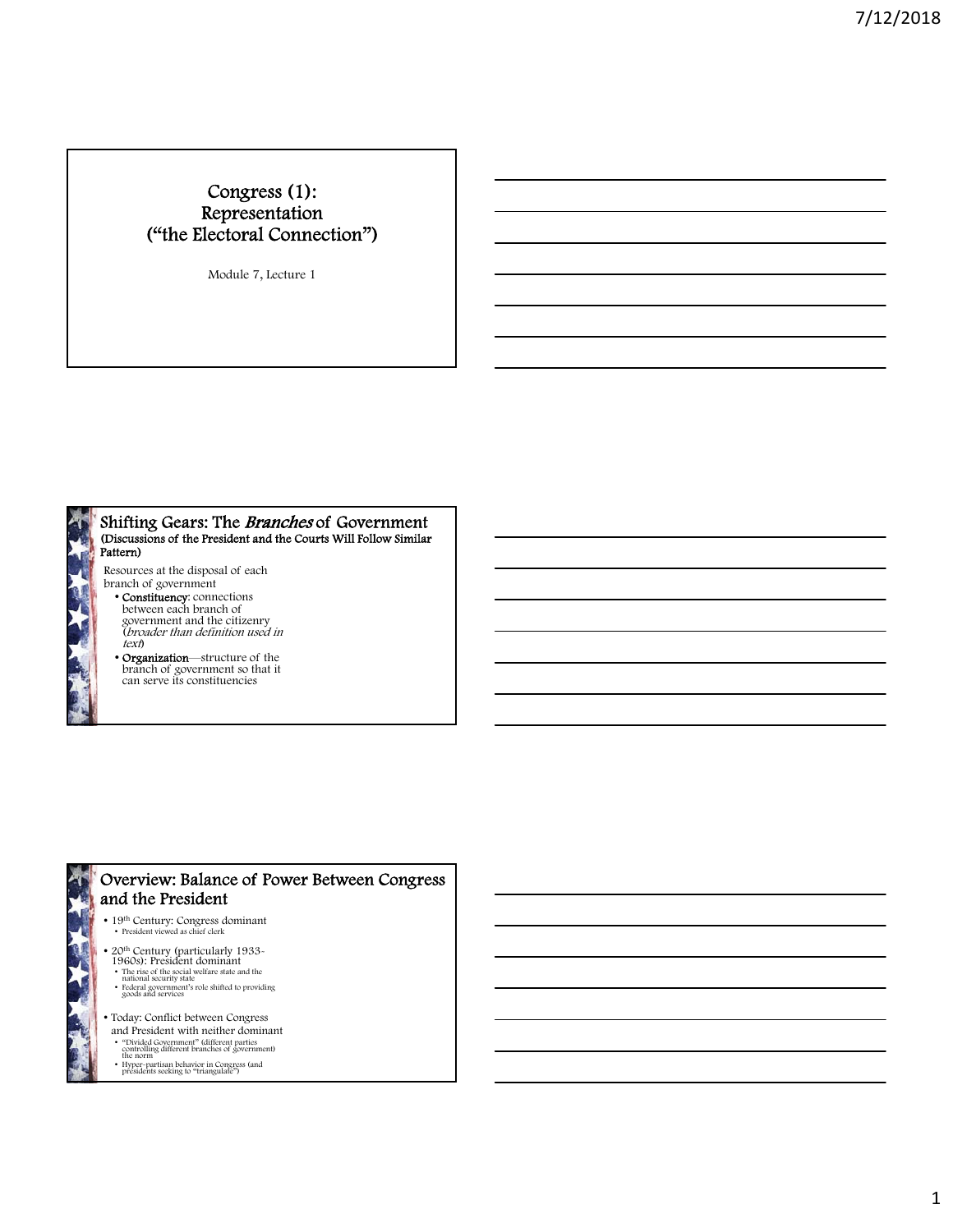### House & Senate: Differences in Representation

- Bicameral system (two chambers)
	- Each state has two Senators • Representation in the House
	- determined by state population
- Different models of representation
- Senate: states, with long terms
- House: districts, with short terms • Leadership has more power in the House
- More (though declining) evidence of bipartisanship in the Senate



# Representation

- Notions of representation • Sociological: representative shares characteristics, background and
- interests with constituents • Agency: representative has incentives to act in the constituents' interests
- Many members of Congress seek to represent people outside of their constituencies
- Raise money outside their districts
- May hope to be elected in the future
- by a different constituency
- Geography only a part of the story

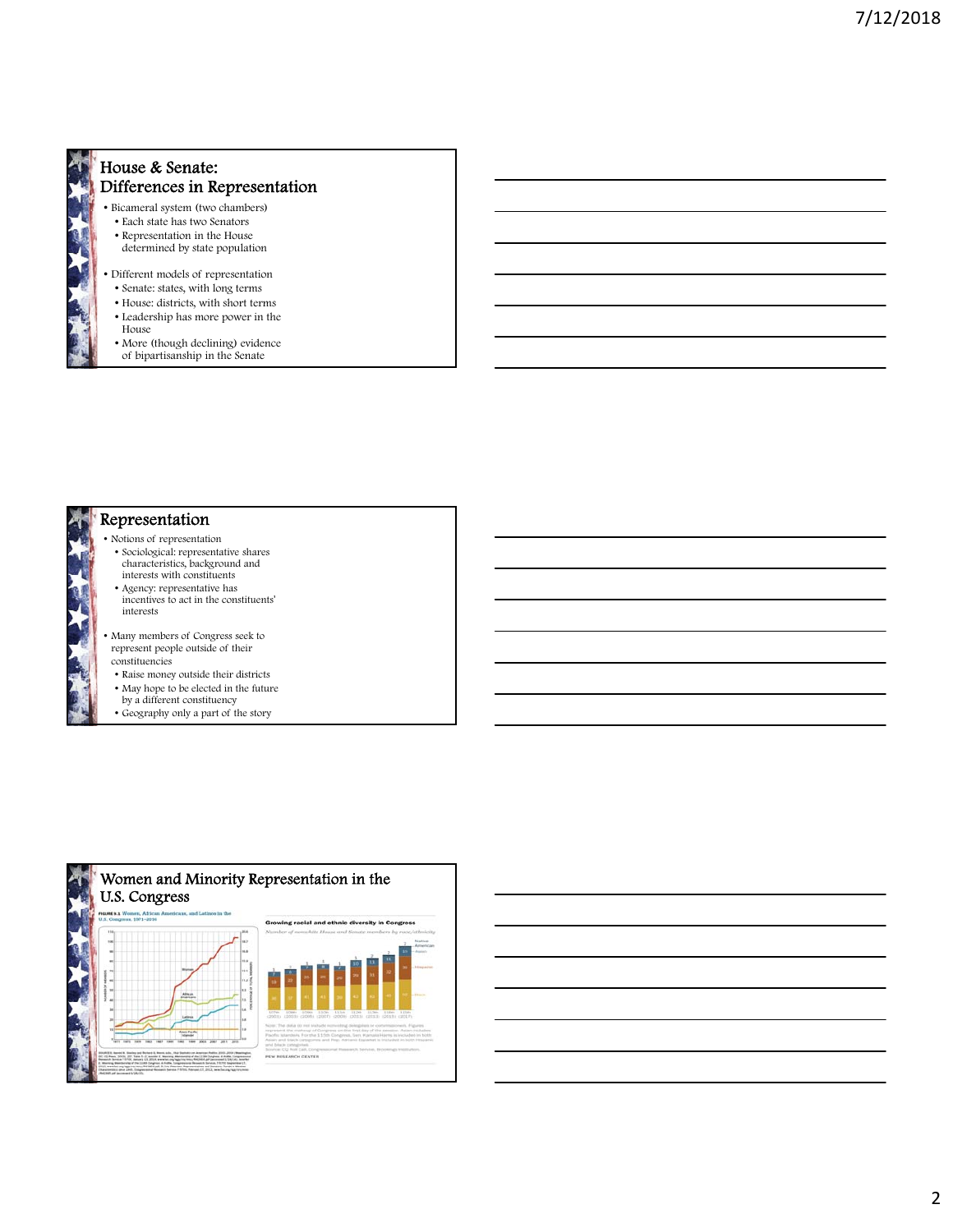

## Drawing Districts

- 
- Reapportionment (remember concept<br>
of single-member plurality elections)<br>
 Vast majority of incumbents in safe seats<br>
represent districts where the majority of<br>
voters are from the same party as they are
- The critical election in these districts is the critical district boundary lines to provide political district boundary lines to provide political advantage or disadvantage<br>
 California's Citizens Reapportionment Commis
- 
- 
- 
- Districts are drawn tactically = gerrymandering
- 
- Incumbency protection Partisan gerrymandering Majority-minority districts
- 





### • Incumbency How do Members of Congress Maintain their Connections to Constituencies? The "Electoral Connection"

- 
- Members of Congress have many tools to keep them in office
- Constituency services Name recognition and title
- 
- Homestyle
	- Direct Patronage
	- Pork-barrel spending • Patronage
	-
	- Some local and state elected officials have jobs to offer to constituents
	- $\bullet\,$  Constituent services • Private bills
-